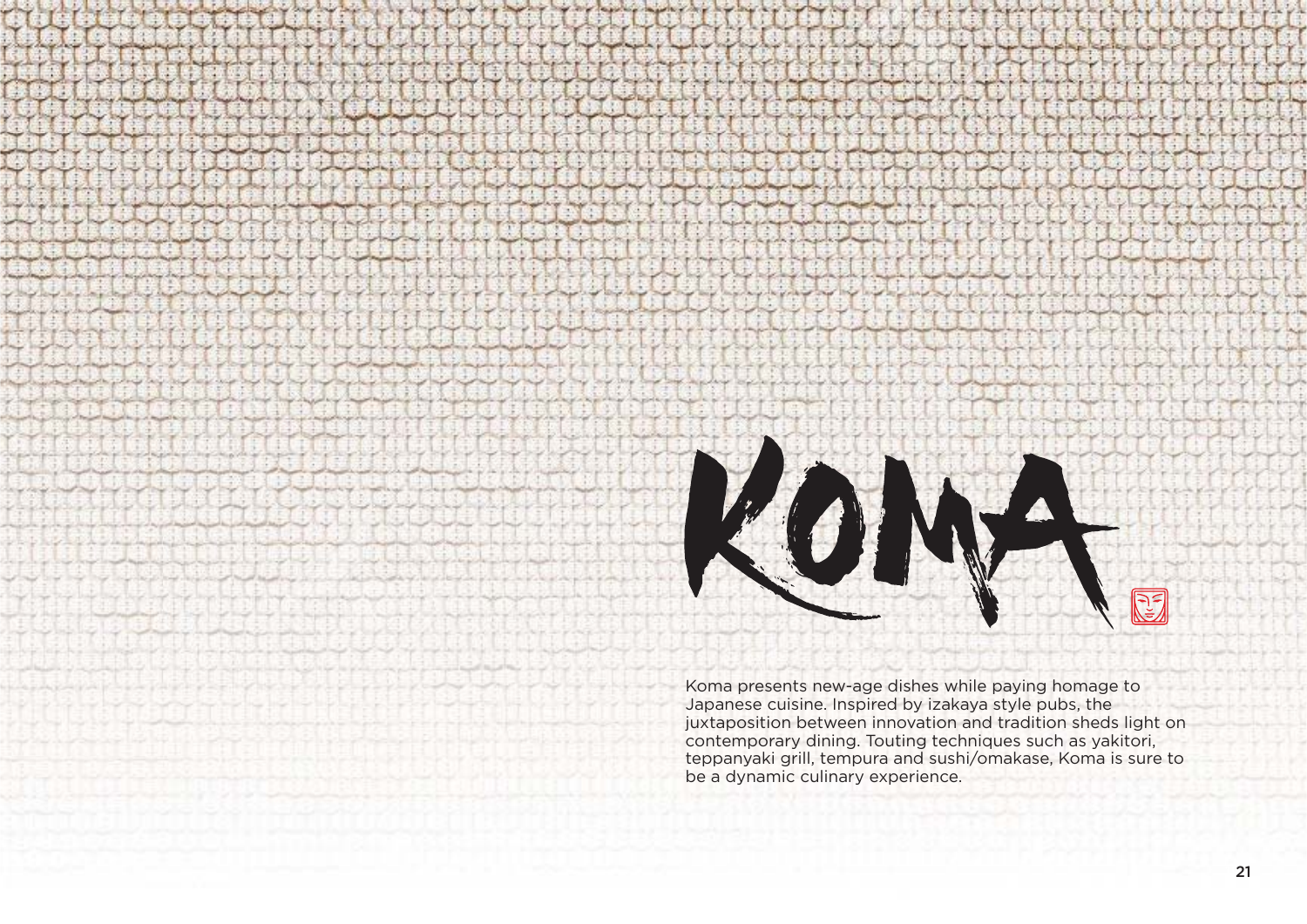# **RESTAURANT CONCEPTDINING ROOM & LOUNGE**

# **SPECIFICATIONS**

• Overall Square Meters: 1,180 Sqm • Overall Capacity: 310 People • Overall Seated Capacity: 230 People • Private Dining Room: 26 People

- 
- 
- 
- Lounge: 42 People
- 

### **DETAILS**

Located near the entrance of Marquee Nightclub, Koma invites guests to experience a contemporary take on traditional Japanese cuisine. The restaurant, which also includes an intimate lounge, is accentuated in hues of orange and blue. The dramatic backdrop of the venue will seamlessly transition guests from a stunning dining experience to an electrifying night out.

## **HIGHLIGHTS**

• 20m tunnel entrance lined with glossy • Sunken dining area with 8m high ceilings • Japanese bridge in main dining room that sits over a shallow pond • 2.5m-tall bell suspended over Japanese

- orange arches
	-
- 
- bridge
- mountain topography
- 
- floating glass owls

•Walls around the dining room that depict • Intimate lounge featuring illuminated

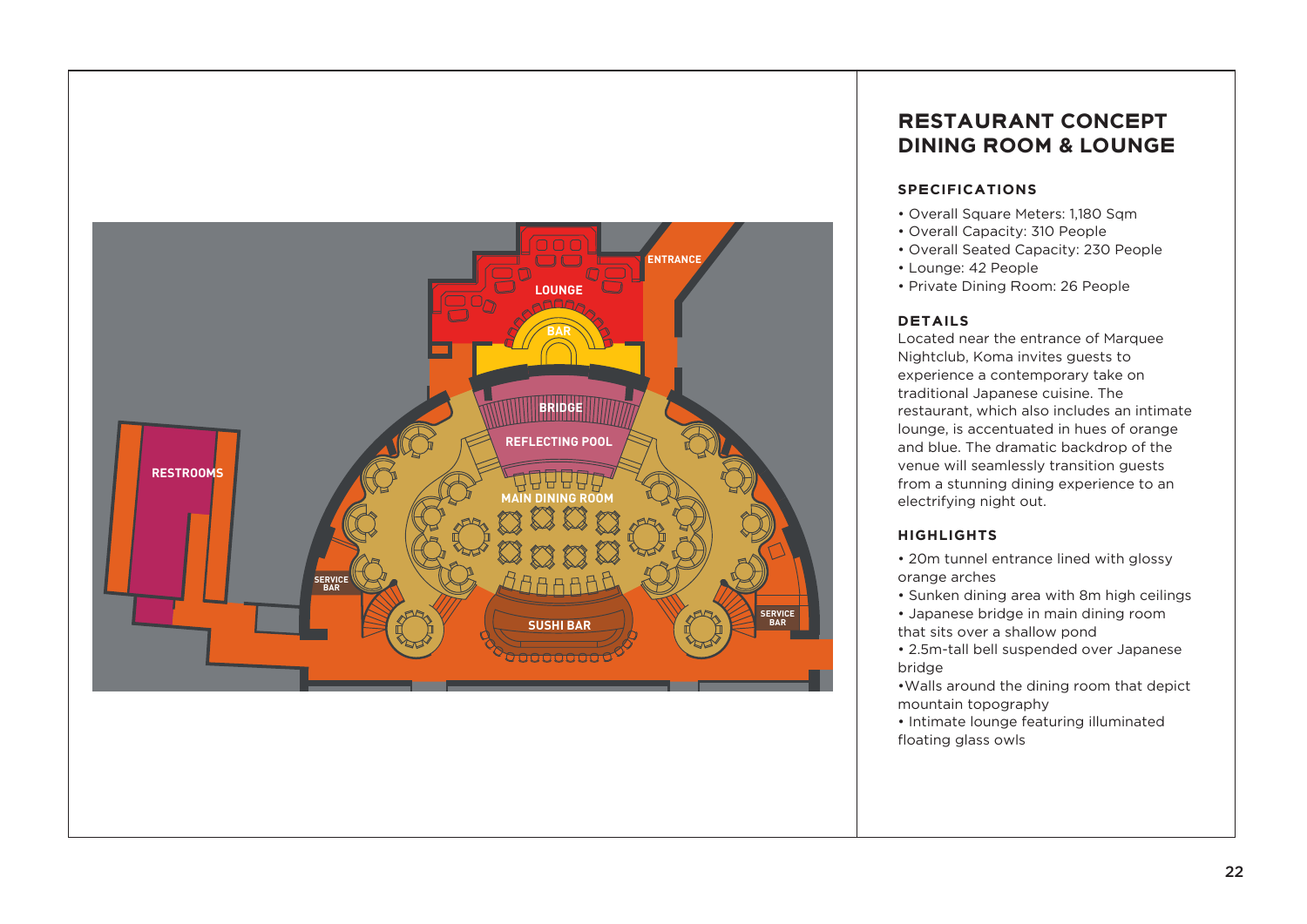